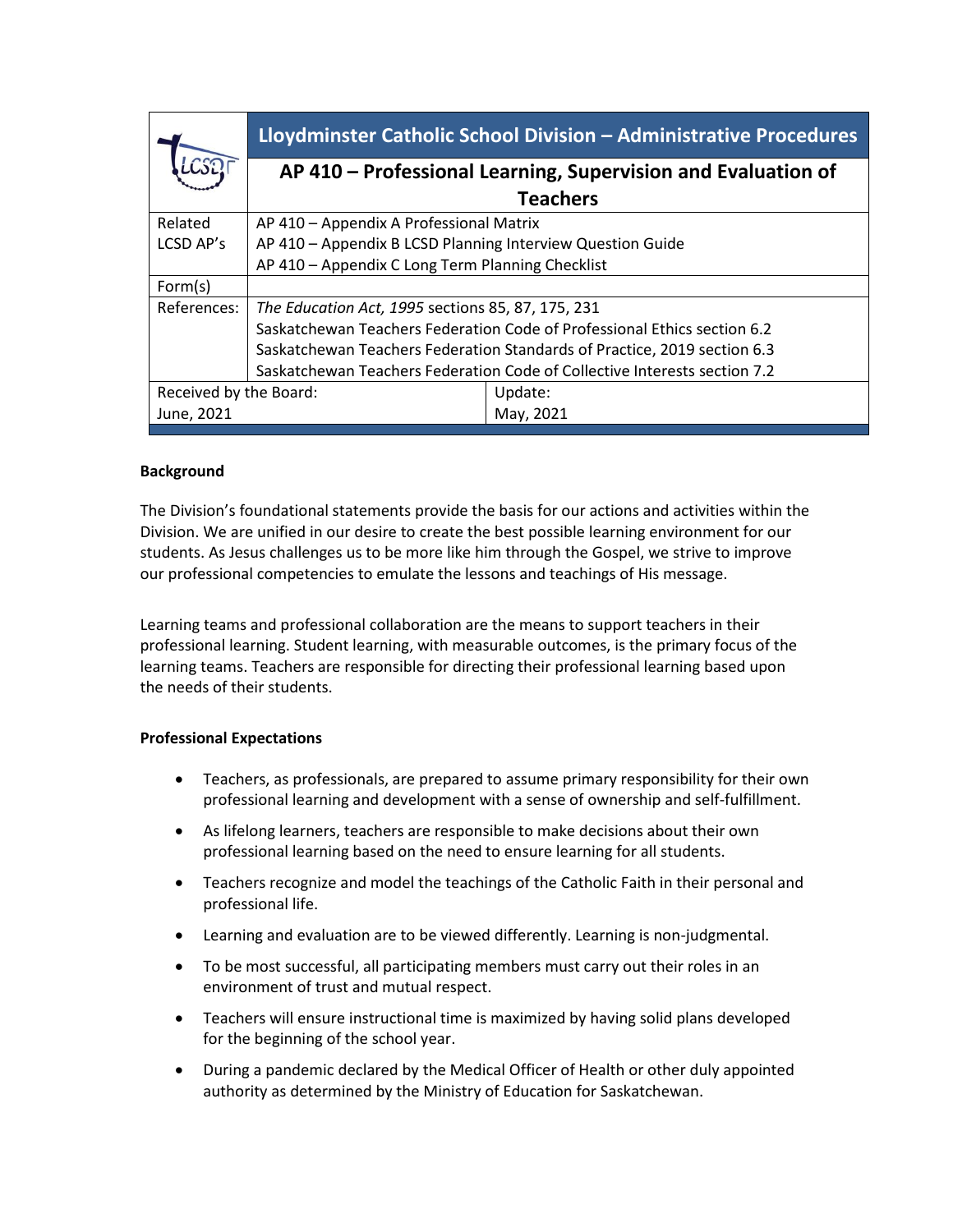- $\circ$  the Deputy Director may alter staff supervision requirements in terms of timelines and/or other facets that will better enable the process to occur with the intended outcomes and support to staff.
- o Online Platforms Updated weekly plans will be required by school grade alike teams. This will consist of uploading their weekly instructional plan onto the platform. This will include:
	- Subject theme/unit
	- Links to instructional resources/demonstrations being used
	- Assessment pieces/assignments

*AP 410 Professional Learning, Supervision and Evaluation of Teachers* includes three tracks for professional development and instructional supervision:

- *Evaluative Track* administrators make evidence-based decisions about a teacher's
- *Professional Learning Track* teachers will work in collaboration with an in-school administrator to set professional learning goals, based on placement on the matrix, and evidence performance to determine competence.
- *Intensive Improvement Track* administrators make evidence-based decisions about a teacher's performance to ensure competence and direct professional improvement.

## **Section 1 - Introduction**

## **1.1 General Supervision of the School - The Role of the Principal and Vice-Principal**

Section 175 of the Education Act, 1995 dealing with the duties of the Principal states that Principals "... shall be responsible for the general organization, administration, and supervision of the school, its program and professional staff..."

The Principal (and by extension the vice-principal) is therefore required to supervise the work of professional staff and support staff in his or her school on a regular basis. The supervisory process utilized by the Principal will vary from a summative orientation to a formative or coaching approach dependent upon the developmental needs of the teacher.

# **1.2 Track Placement**

Teachers within their first two years of service with Lloydminster Catholic School Division will automatically be placed in the *Evaluative Track*, unless otherwise agreed upon by the teacher, principal and Deputy Director of Learning. Teachers with more than two years service will be placed in the *Professional Learning Track.* Teachers demonstrating significant difficulties in the *Evaluative Track* will be placed on *Intensive Improvement* by the Director or designate.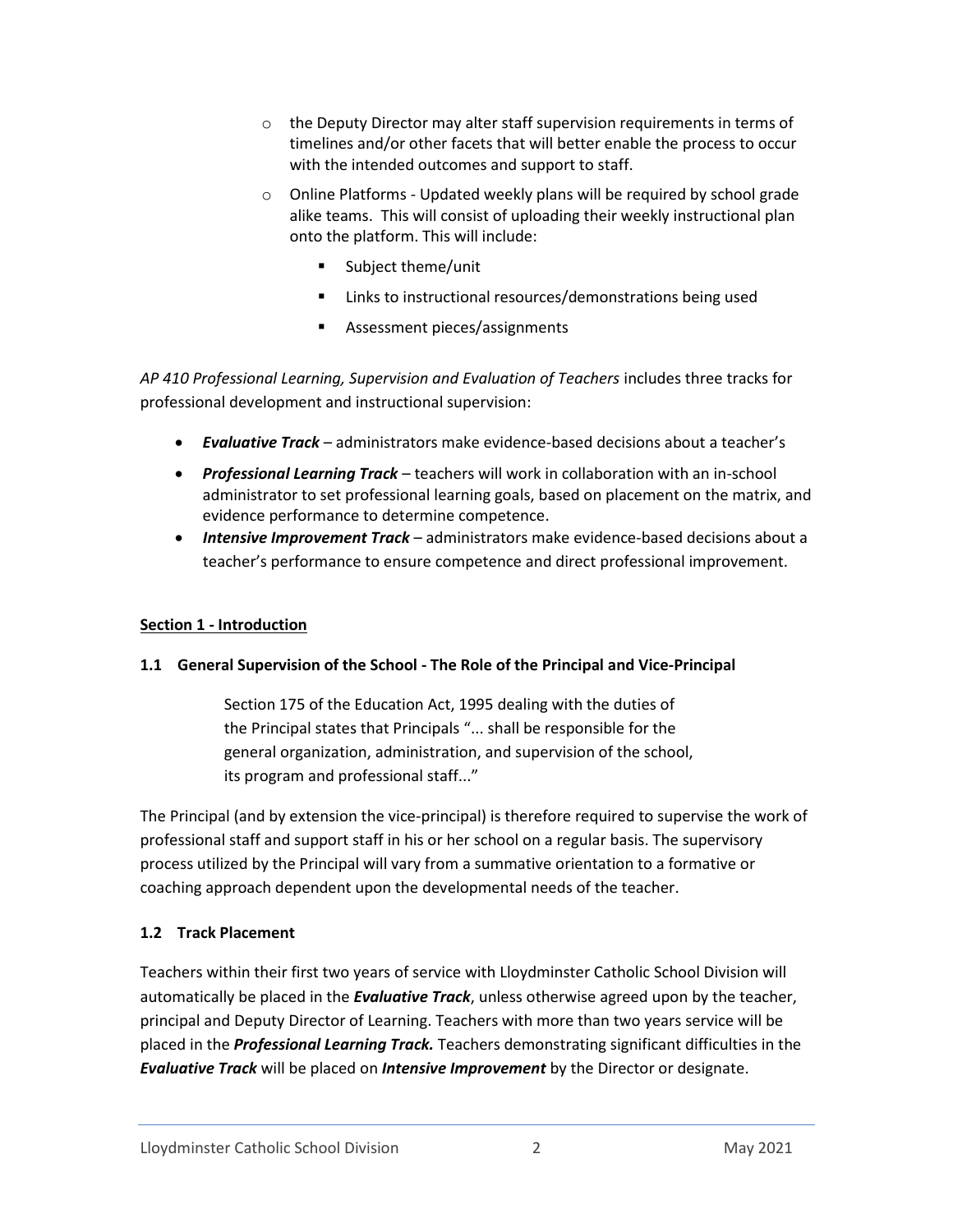#### **Section 2 – The Evaluative Track**

#### **2.1 The Purposes of the Evaluative Track**

- To determine the competency of teachers in Lloydminster Catholic School Division.
- To provide a performance appraisal for teachers who request it.
- Periodic performance appraisals for teachers upon the recommendation of the principal.
- To ensure teachers receive the feedback and reinforcement they deserve and require as professionals.

## **2.2 Principles of Record Keeping in the Evaluative Track**

- Teachers may request that feedback from both formal and informal observations be made in writing.
- A summative report will be prepared by the evaluating administrator and shared with the teacher.
- The teacher's signature on the summative report confirms only that he or she has read the report.
- Teachers may provide a written response to a summative report that will then become a permanent attachment to the report.
- A copy of the summative report shall be placed in the teacher's personnel file at the Division Office, with one copy given to the teacher and one to the principal.

## **2.3 Processes of the Evaluative Track**

- By the first 10 instructional days for teachers in their first year in the division and by September 20 for teachers with more than one year experience in the division, at least one formal observation will be completed by in-school administration.
- Prior to the first day of school with students each year in elementary schools or each semester in Holy Rosary High School, a planning interview with the *LCSD Planning Interview Discussion Guide* and *LCSD Planning Checklist* will be initiated. In-school administration will work with teachers to successfully complete the interview in the first few weeks of school.
- By September 30 for teachers in their first year in the division and by October 15 for teachers in their second year in the division, a Deputy Director of Learning will complete a formal observation.
- By March 1, a second formal observation will be completed by in-school administration.
- By April 15, a summative report will be completed by in-school administration for teachers on replacement contracts or teachers who have requested placement on the *Evaluative Track.*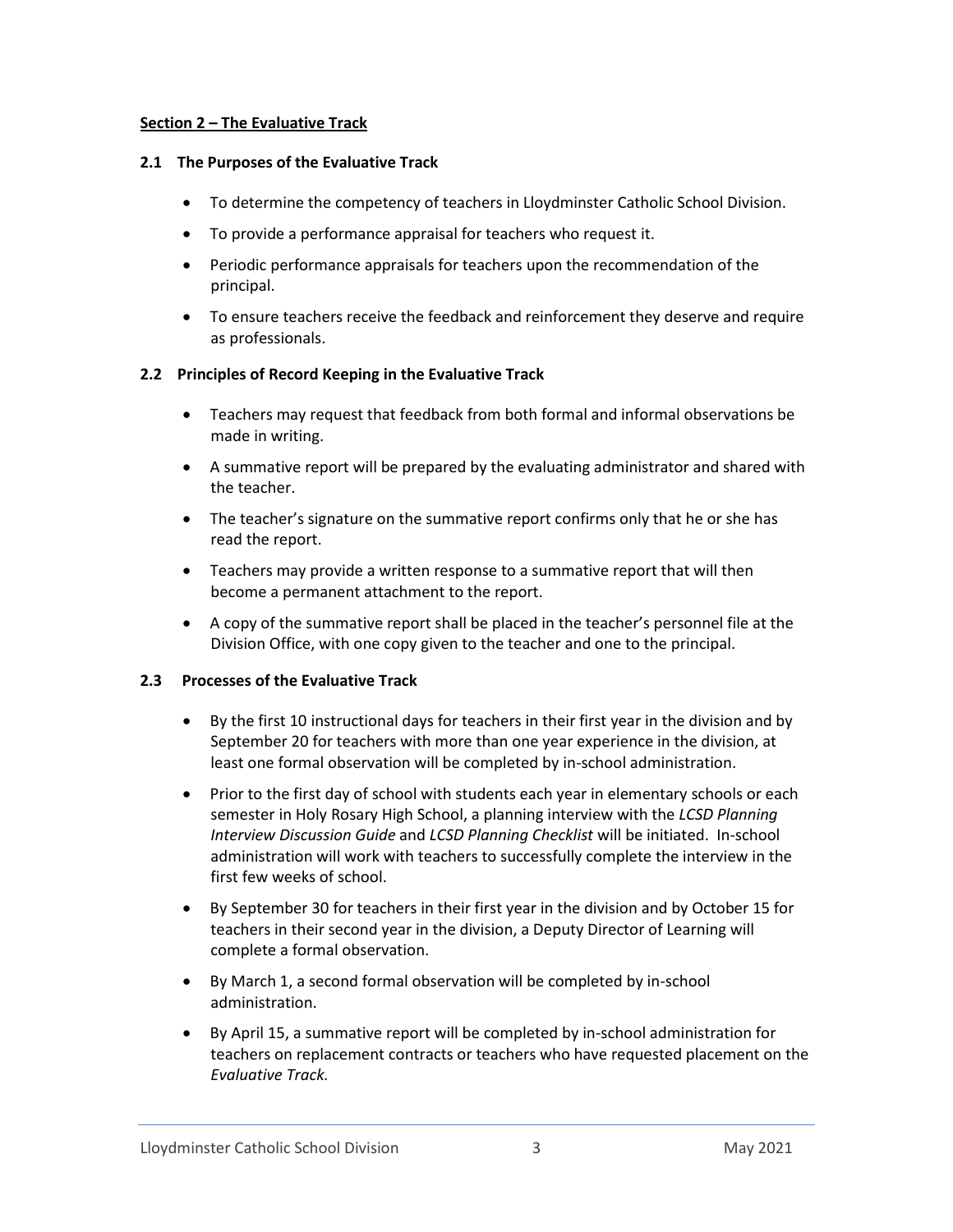• By May 31, a summative report will be completed by in-school administration for all teachers in the *Evaluative Track*.

## **Section 3 – The Professional Learning Track**

## **3.1 The Purposes of the Professional Learning Track**

- To provide teachers the professional opportunity to determine their areas for professional learning.
- To encourage teachers to use self-inquiry in order to make decisions based upon the needs of their students and the priorities of the school division.
- To provide evidence of a teacher's work and contributions based upon the LCSD Professional Learning Matrix.

## **3.2 Principles of Record Keeping in the Professional Learning Track**

- Teachers will keep evidence of their growth
	- o beginning of the year self evaluation on the *LCSD Professional Learning Matrix*,
	- o feedback, and
	- o end of the year self-evaluation on the *LCSD Professional Learning Matrix.*
- Administrators will provide feedback and confirmation of teacher growth on the *LCSD Professional Learning Matrix* and with other selected division or school created reinforcement or discussion tools.

## **3.3 Processes of the Professional Learning Track**

- By the first day of school, a discussion with *LCSD Planning Checklist.*
- By September 15, a beginning of year conversation and feedback using the *LCSD Professional Learning Matrix*.
- By September 15, the *LCSD Planning Checklist* will be completed in each teacher's classroom
- By June 30, an end of year interview and feedback using the *LCSD Professional Learning Matrix*
- A minimum of five conversations directly related to the teacher's matrix goal throughout the school year. A teacher may choose either an administrator or Instructional Design Supervisor as a support partner for the year.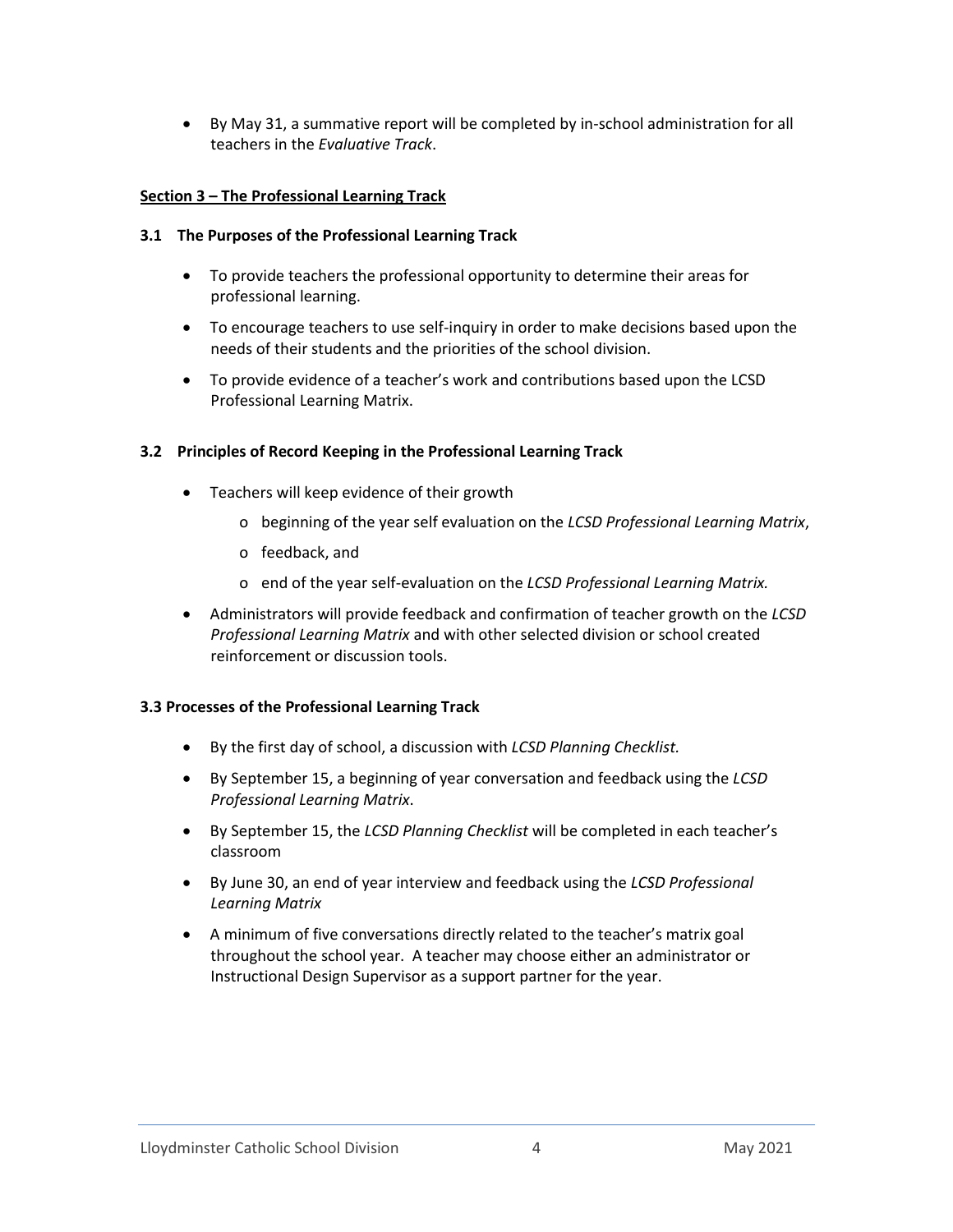#### **Section 4 – Intensive Improvement Track**

#### **4.1 Intensive Improvement Track Introduction**

Teachers, as professionals, may require improvement directives on their teaching performance. Within this context, we consider evaluation to be a process that enables administrators to make judgments about a teacher's performance for purposes of accountability and provide constructive feedback to the teacher for specific instructional improvement. Records from the Intensive Improvement process will become part of the teacher's personnel file. This track provides the teacher with a clearly defined process or strategy for improvement; indicators of improvement; roles, responsibilities, and supports; and timelines to demonstrate measurable improvement for the successful completion of the directed plan.

#### **4.2 The Purposes for Intensive Improvement Track**

The purposes of the *Intensive Improvement Track* include:

- To establish teaching competence
- To provide feedback on performance
- To make recommendations for continued employment
- To make recommendations for track placement
- To provide teachers immediate, structured support to ensure the identified areas of concern (deficiency) have been addressed.

## **4.3 Participants in the Intensive Improvement Track**

The Director, in writing, will notify teachers whose performance does not meet acceptable standards that he or she will be placed on a program of *Intensive Improvement*. While the primary responsibility for improvement rests with the teacher, those on *Intensive Improvement* will be provided with the opportunity and support to raise their level of performance to acceptable standards within a reasonable time frame. A team approach will be used to provide such assistance.

## **4.4 Principles of Record Keeping in the Intensive Improvement Track**

- The improvement plan will be provided to all members of the immediate support team.
- Teachers may request that feedback from both formal and informal observations be made in writing.
- A summative report will be prepared by the evaluating administrator and shared with the teacher.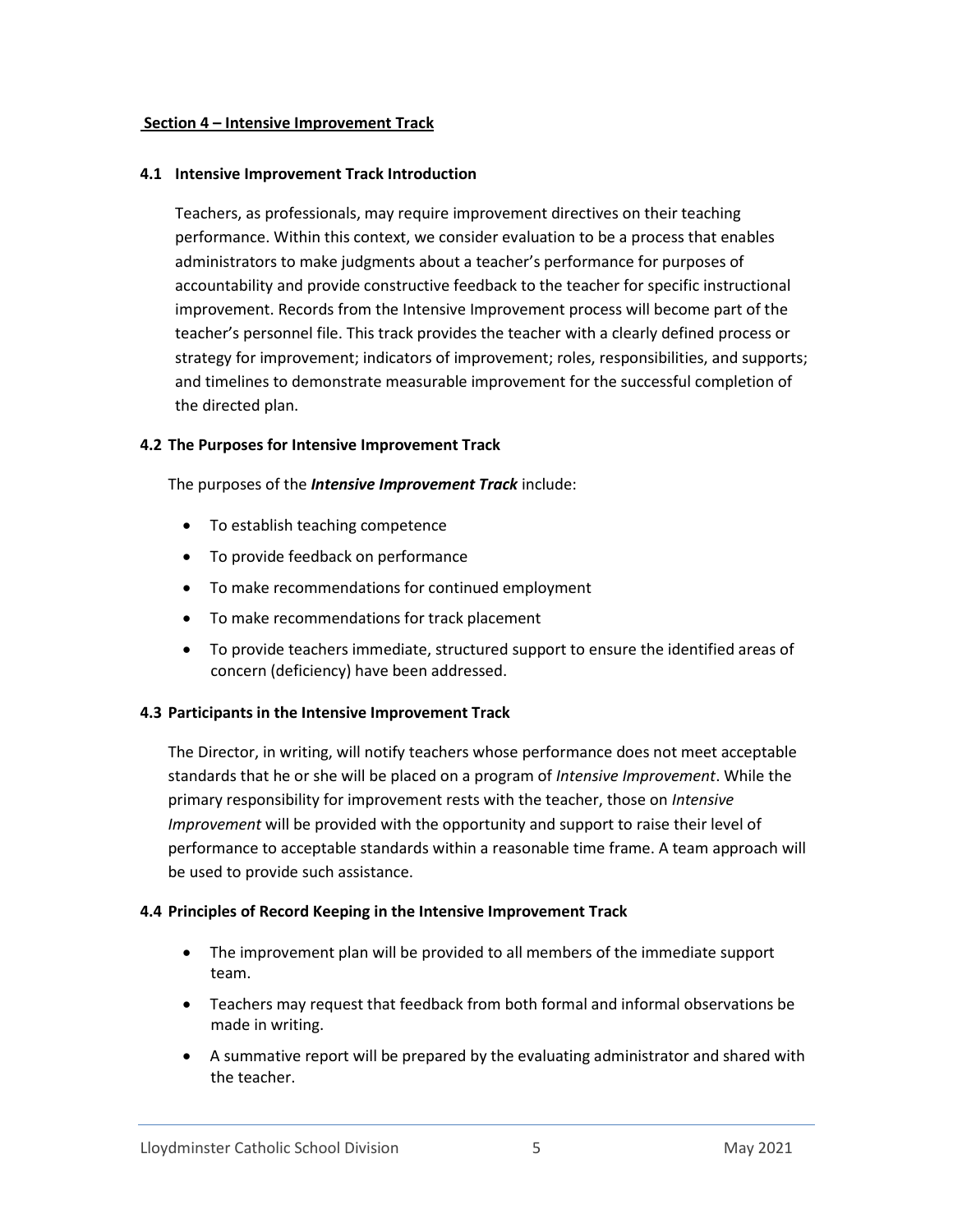- The teacher's signature on the summative report confirms only that he or she has read the report.
- Teachers may provide a written response to a summative report that will then become a permanent attachment to the report.
- A copy of the summative report shall be placed in the teacher's personnel file at the Division Office.

#### **4.5 Process of the Intensive Improvement Track**

- The Principal in consultation with the Director or designate, will initiate the process to develop a specific plan to address identified areas of concern.
- The teacher and Principal, in consultation with the director or designate, will develop a written Improvement Plan to address the identified deficiencies. Specific strategies for improvement must be included with a reasonable timeline for achievement.
- The plan will be signed by the teacher, the director or designate. A copy will be retained by the teacher and administration with an additional copy placed in the teacher's personnel file at the Division Office.
- The plan will be implemented. Progress will be carefully monitored through increased supervision. Accurate factual information based upon observable data designed to assess outcomes identified in the plan will be documented as part of the evaluation process.
- A series of formal observations will include:
	- (1) pre-conference planning
	- (2) data collection
	- (3) post-conference discussion
	- (4) written report (progress and final report)
- The Principal, in consultation with the director or designate, will provide a written report upon completion of the timeline as set out in the improvement plan. The director or designate may choose to initiate action if circumstances warrant.
- The director or designate will ensure due process throughout the duration of the improvement plan.
- The director or designate will make a final recommendation based upon the performance criteria defined in the improvement plan. The Director of Education may make recommendations to the Board based upon the report provided.

## *Timelines*

• All timelines will be developed in response to the level of urgency and a reasonable process.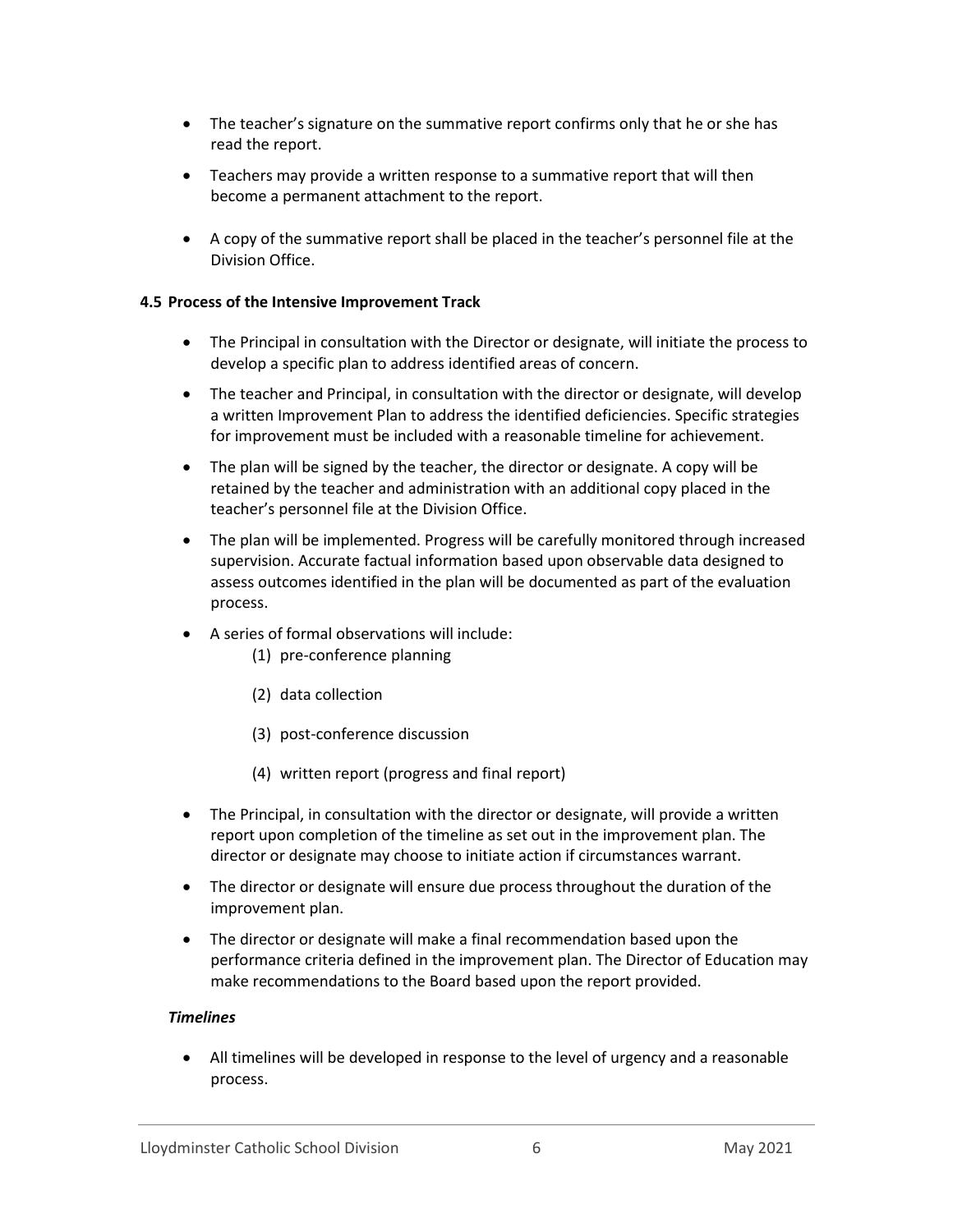- Timelines for formal and informal observations, with follow-up administrative feedback, will be specified in the improvement plan.
- A report summarizing the teacher's performance improvement will be written and reviewed with the teacher at the conclusion of the timelines defined in the improvement plan.
- The teacher will be placed in the *Evaluative Track* for the completion of the school year and in the following year to ensure sustainability of the demonstrated improvement.

#### *Records*

- Teachers on the *Intensive Improvement Track* will receive a written summary of the post conference discussion.
- Teachers will receive, sign and may make comments on written feedback from formal observations. Any written comments will be retained as part of the record of the observation.
- The principal, in consultation with the director or designate, will provide a written report upon completion of the timelines included in the improvement plan. Teachers will receive, sign and may make written comments on the written report.
- A copy of the written report, any written teacher comments, and all written reports of formal evaluations will be placed in the teacher's personnel file at the Division Office.

## *The Improvement Plan*

Improvement plans will include:

- areas for directed improvement
- a process or strategy for improvement
- indicators of improvement
- role of the Principal, and others in the process
- timelines that outline a schedule of formal observations
- timelines specifying the targets for improvement and dates by which these targets must be met

#### *Result*

• The final report will include a recommendation for continued employment and track placement or termination of employment.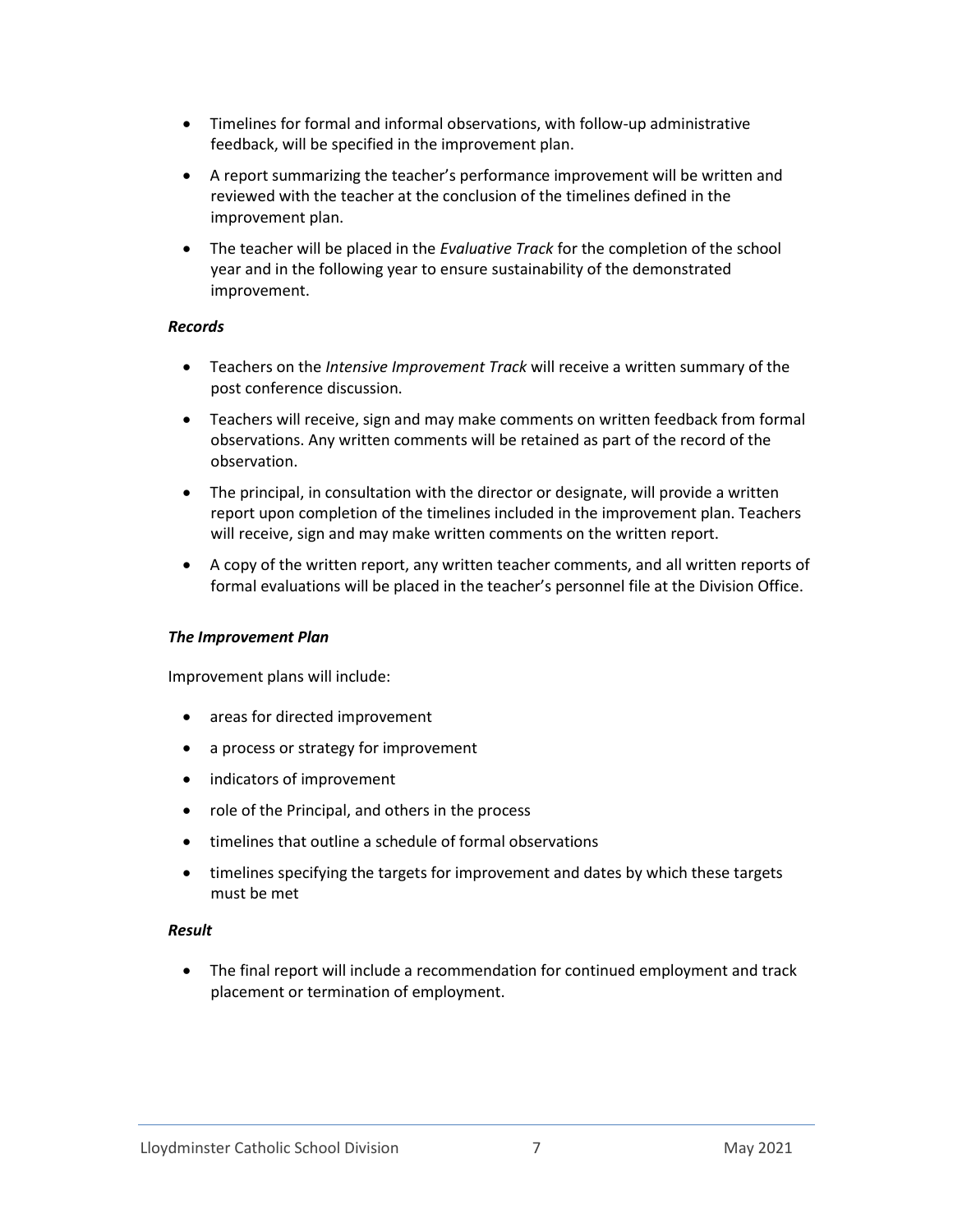#### **Section 5 – Indicators for Successful Teaching**

#### **5.1 Catholic Principles**

Teachers in Lloydminster Catholic School Division make a positive impact on the school community (school, home, & parish). Teachers possess such qualities when they can

- **•** Promote an atmosphere in which the gospel values of Jesus Christ are lived and taught.
- Demonstrate a commitment to the teachings of the Catholic Faith.
- Serve as a role model of the gospel values.
- Enhance my personal understanding of the Catholic Faith.
- Recognize that education is the shared responsibility of the individual, the home, the school, the church, and the community.

## **5.2 Planning**

Effective planning is essential to quality instruction. Year, unit and lesson plans must be designed for the students and adapted to changing environmental and academic conditions as they occur.

#### **5.3 Lesson Presentation & Instructional Skills**

Quality instruction and optimal student learning can be achieved only when teachers effectively structure and present lessons using solid instructional skills.

## **5.4 Classroom Organization & Management**

It is the classroom teacher's responsibility to establish and maintain an effective learning environment.

## **5.5 Assessment and Evaluation**

The assessment and evaluation of students is an integral part of good teaching practice and the school division's expectations are described in AP 360.

## **5.6 Interpersonal Relations & Communication Skills**

For teachers to effectively perform their role as a member of a school team, sound interpersonal and communication skills are essential.

## **5.7 Professionalism (Qualities, Attitudes & Responsibilities)**

Committed, professional teachers are integral to the effectiveness of a school community.